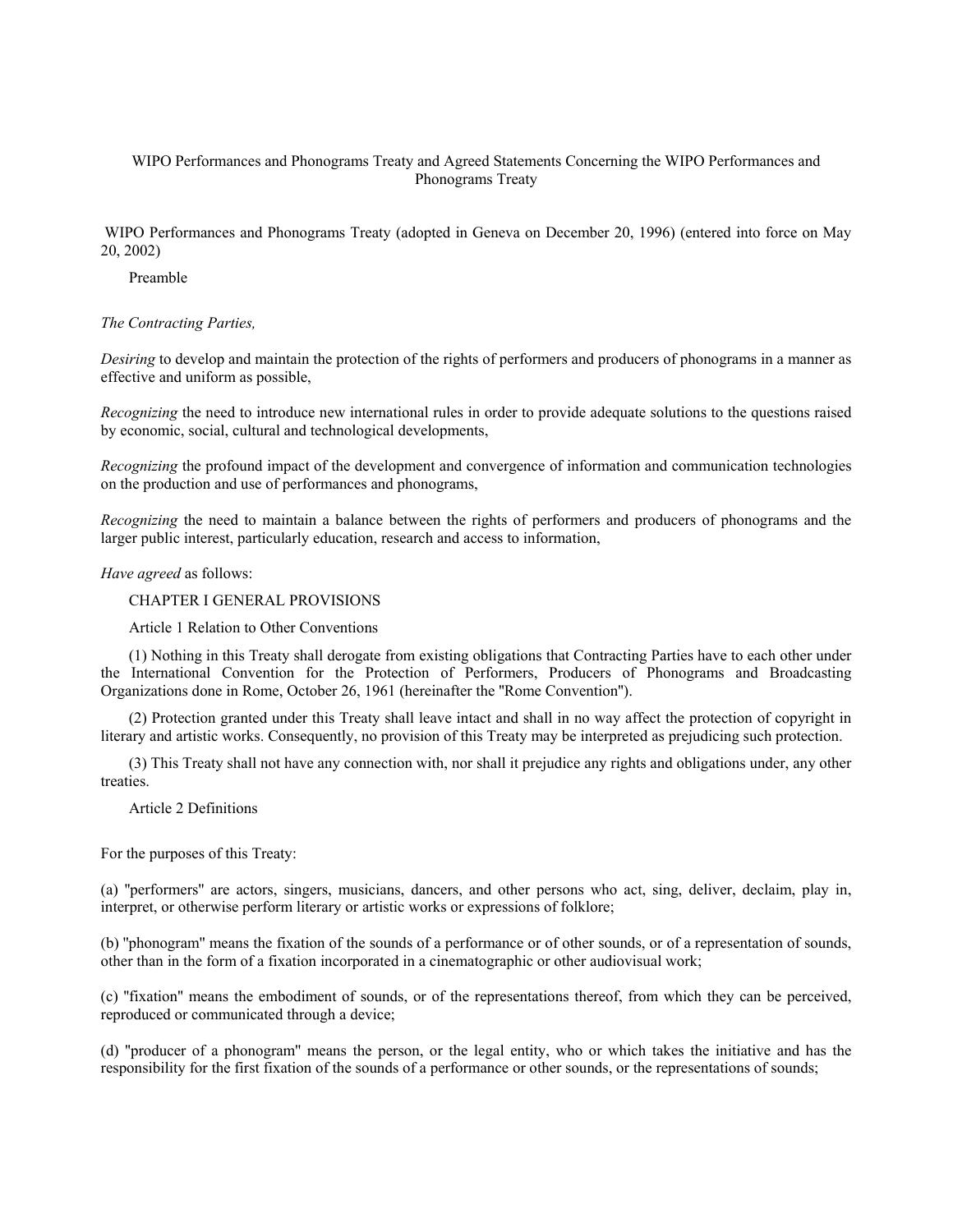(e) ''publication'' of a fixed performance or a phonogram means the offering of copies of the fixed performance or the phonogram to the public, with the consent of the rightholder, and provided that copies are offered to the public in reasonable quantity;

(f) ''broadcasting'' means the transmission by wireless means for public reception of sounds or of images and sounds or of the representations thereof; such transmission by satellite is also ''broadcasting''; transmission of encrypted signals is ''broadcasting'' where the means for decrypting are provided to the public by the broadcasting organization or with its consent;

(g) ''communication to the public'' of a performance or a phonogram means the transmission to the public by any medium, otherwise than by broadcasting, of sounds of a performance or the sounds or the representations of sounds fixed in a phonogram. For the purposes of Article 15, ''communication to the public'' includes making the sounds or representations of sounds fixed in a phonogram audible to the public.

Article 3 Beneficiaries of Protection under this Treaty

(1) Contracting Parties shall accord the protection provided under this Treaty to the performers and producers of phonograms who are nationals of other Contracting Parties.

(2) The nationals of other Contracting Parties shall be understood to be those performers or producers of phonograms who would meet the criteria for eligibility for protection provided under the Rome Convention, were all the Contracting Parties to this Treaty Contracting States of that Convention. In respect of these criteria of eligibility, Contracting Parties shall apply the relevant definitions in Article 2 of this Treaty.

(3) Any Contracting Party availing itself of the possibilities provided in Article 5(3) of the Rome Convention or, for the purposes of Article 5 of the same Convention, Article 17 thereof shall make a notification as foreseen in those provisions to the Director General of the World Intellectual Property Organization (WIPO).

Article 4 National Treatment

(1) Each Contracting Party shall accord to nationals of other Contracting Parties, as defined in Article 3(2), the treatment it accords to its own nationals with regard to the exclusive rights specifically granted in this Treaty, and to the right to equitable remuneration provided for in Article 15 of this Treaty.

(2) The obligation provided for in paragraph (1) does not apply to the extent that another Contracting Party makes use of the reservations permitted by Article 15(3) of this Treaty.

## CHAPTER II RIGHTS OF PERFORMERS

### Article 5 Moral Rights of Performers

(1) Independently of a performer's economic rights, and even after the transfer of those rights, the performer shall, as regards his live aural performances or performances fixed in phonograms, have the right to claim to be identified as the performer of his performances, except where omission is dictated by the manner of the use of the performance, and to object to any distortion, mutilation or other modification of his performances that would be prejudicial to his reputation.

(2) The rights granted to a performer in accordance with paragraph (1) shall, after his death, be maintained, at least until the expiry of the economic rights, and shall be exercisable by the persons or institutions authorized by the legislation of the Contracting Party where protection is claimed. However, those Contracting Parties whose legislation, at the moment of their ratification of or accession to this Treaty, does not provide for protection after the death of the performer of all rights set out in the preceding paragraph may provide that some of these rights will, after his death, cease to be maintained.

(3) The means of redress for safeguarding the rights granted under this Article shall be governed by the legislation of the Contracting Party where protection is claimed.

Article 6 Economic Rights of Performers in their Unfixed Performances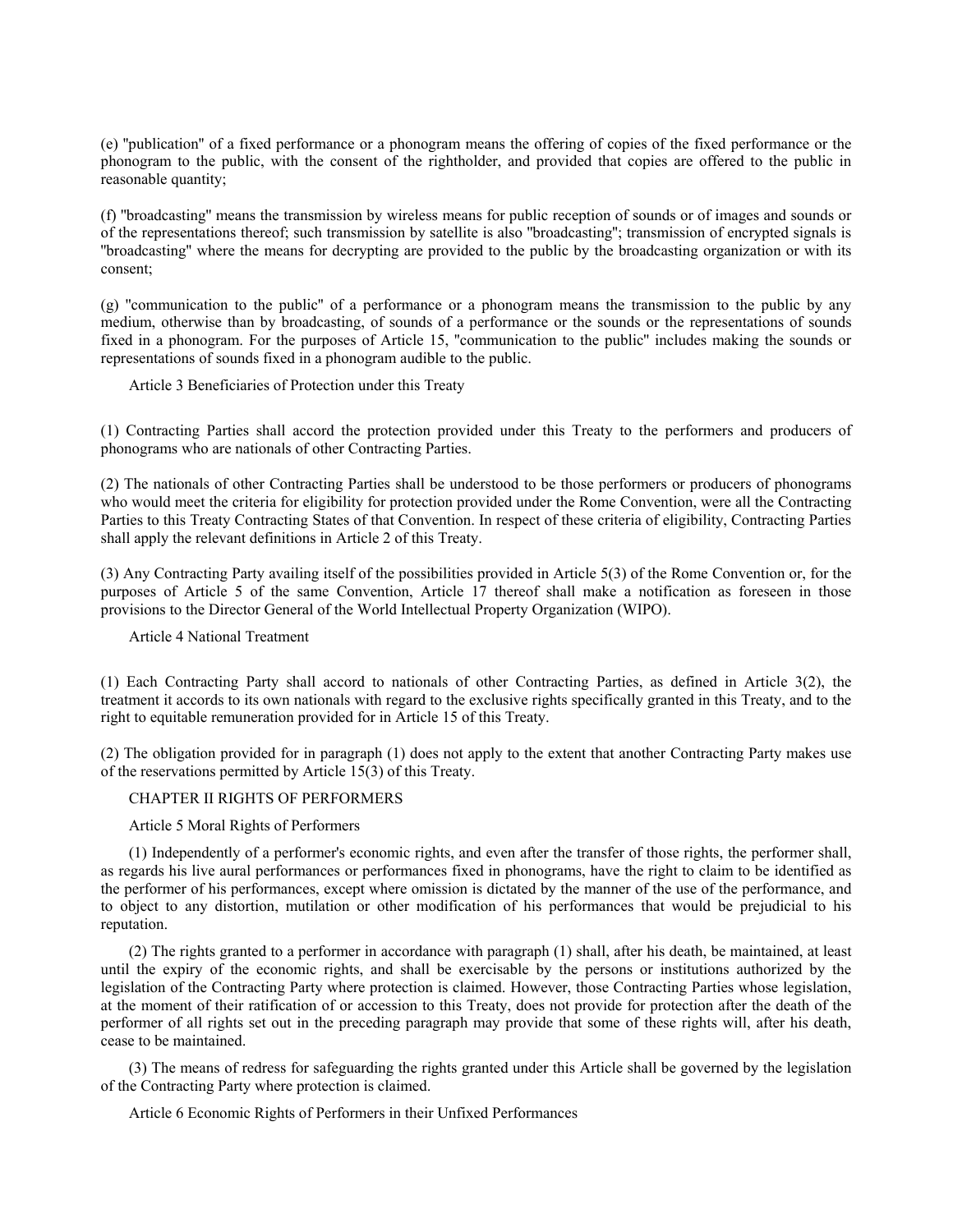Performers shall enjoy the exclusive right of authorizing, as regards their performances:

(i) the broadcasting and communication to the public of their unfixed performances except where the performance is already a broadcast performance; and

(ii) the fixation of their unfixed performances.

Article 7 Right of Reproduction

Performers shall enjoy the exclusive right of authorizing the direct or indirect reproduction of their performances fixed in phonograms, in any manner or form.

Article 8 Right of Distribution

(1) Performers shall enjoy the exclusive right of authorizing the making available to the public of the original and copies of their performances fixed in phonograms through sale or other transfer of ownership.

(2) Nothing in this Treaty shall affect the freedom of Contracting Parties to determine the conditions, if any, under which the exhaustion of the right in paragraph (1) applies after the first sale or other transfer of ownership of the original or a copy of the fixed performance with the authorization of the performer.

Article 9 Right of Rental

(1) Performers shall enjoy the exclusive right of authorizing the commercial rental to the public of the original and copies of their performances fixed in phonograms as determined in the national law of Contracting Parties, even after distribution of them by, or pursuant to, authorization by the performer.

(2) Notwithstanding the provisions of paragraph (1), a Contracting Party that, on April 15, 1994, had and continues to have in force a system of equitable remuneration of performers for the rental of copies of their performances fixed in phonograms, may maintain that system provided that the commercial rental of phonograms is not giving rise to the material impairment of the exclusive right of reproduction of performers.

Article 10 Right of Making Available of Fixed Performances

Performers shall enjoy the exclusive right of authorizing the making available to the public of their performances fixed in phonograms, by wire or wireless means, in such a way that members of the public may access them from a place and at a time individually chosen by them.

# Vol 9: CHAPTER III RIGHTS OF PRODUCERS OF PHONOGRAMS

Article 11 Right of Reproduction

Producers of phonograms shall enjoy the exclusive right of authorizing the direct or indirect reproduction of their phonograms, in any manner or form.

Article 12 Right of Distribution

(1) Producers of phonograms shall enjoy the exclusive right of authorizing the making available to the public of the original and copies of their phonograms through sale or other transfer of ownership.

(2) Nothing in this Treaty shall affect the freedom of Contracting Parties to determine the conditions, if any, under which the exhaustion of the right in paragraph (1) applies after the first sale or other transfer of ownership of the original or a copy of the phonogram with the authorization of the producer of the phonogram.

Article 13 Right of Rental

(1) Producers of phonograms shall enjoy the exclusive right of authorizing the commercial rental to the public of the original and copies of their phonograms, even after distribution of them by or pursuant to authorization by the producer.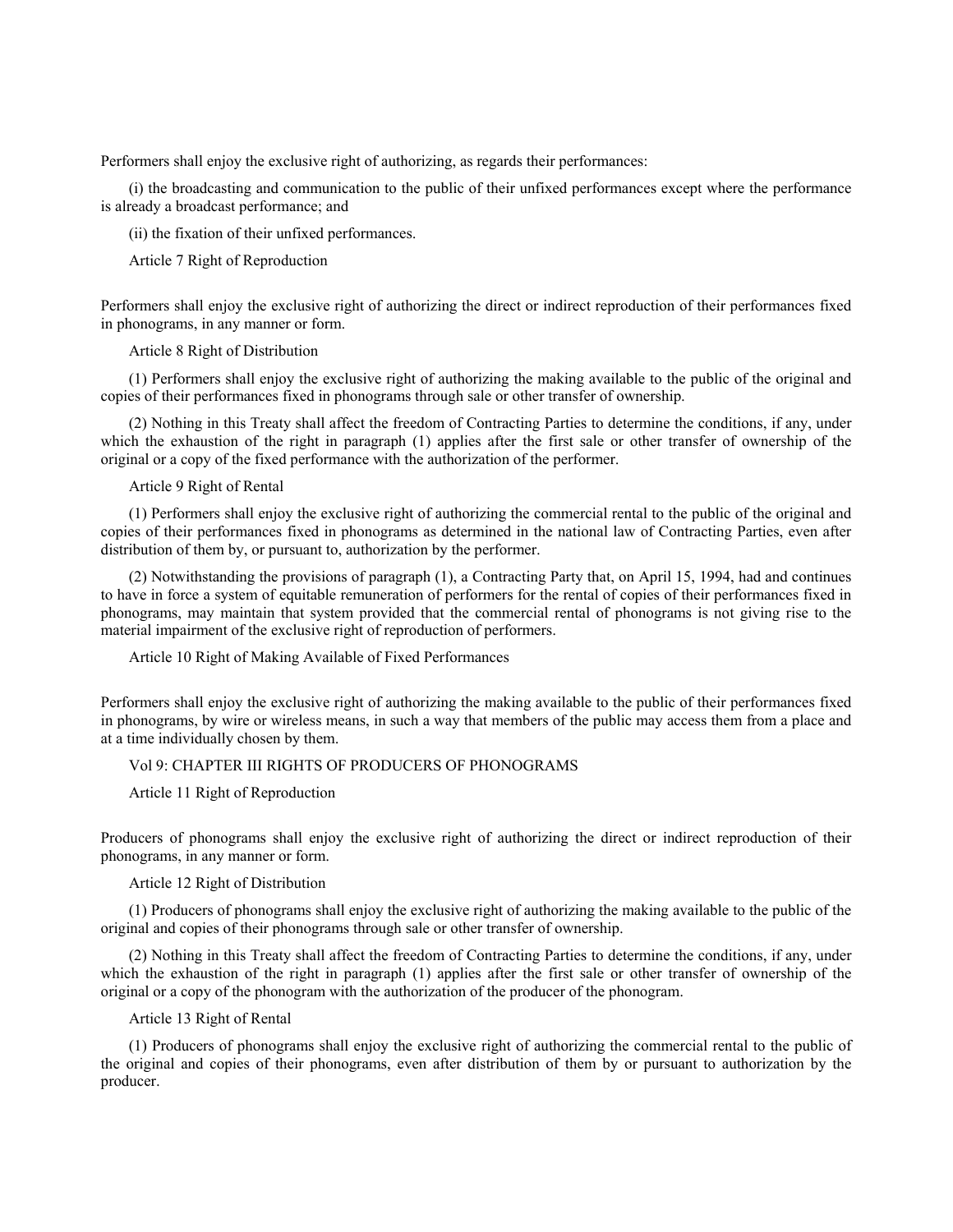(2) Notwithstanding the provisions of paragraph (1), a Contracting Party that, on April 15, 1994, had and continues to have in force a system of equitable remuneration of producers of phonograms for the rental of copies of their phonograms, may maintain that system provided that the commercial rental of phonograms is not giving rise to the material impairment of the exclusive right of reproduction of producers of phonograms.

#### Article 14 Right of Making Available of Phonograms

Producers of phonograms shall enjoy the exclusive right of authorizing the making available to the public of their phonograms, by wire or wireless means, in such a way that members of the public may access them from a place and at a time individually chosen by them.

## Vol 9: CHAPTER IV COMMON PROVISIONS

Article 15 Right to Remuneration for Broadcasting and Communication to the Public

(1) Performers and producers of phonograms shall enjoy the right to a single equitable remuneration for the direct or indirect use of phonograms published for commercial purposes for broadcasting or for any communication to the public.

(2) Contracting Parties may establish in their national legislation that the single equitable remuneration shall be claimed from the user by the performer or by the producer of a phonogram or by both. Contracting Parties may enact national legislation that, in the absence of an agreement between the performer and the producer of a phonogram, sets the terms according to which performers and producers of phonograms shall share the single equitable remuneration.

(3) Any Contracting Party may in a notification deposited with the Director General of WIPO, declare that it will apply the provisions of paragraph (1) only in respect of certain uses, or that it will limit their application in some other way, or that it will not apply these provisions at all.

(4) For the purposes of this Article, phonograms made available to the public by wire or wireless means in such a way that members of the public may access them from a place and at a time individually chosen by them shall be considered as if they had been published for commercial purposes.

### Article 16 Limitations and Exceptions

(1) Contracting Parties may, in their national legislation, provide for the same kinds of limitations or exceptions with regard to the protection of performers and producers of phonograms as they provide for, in their national legislation, in connection with the protection of copyright in literary and artistic works.

(2) Contracting Parties shall confine any limitations of or exceptions to rights provided for in this Treaty to certain special cases which do not conflict with a normal exploitation of the performance or phonogram and do not unreasonably prejudice the legitimate interests of the performer or of the producer of the phonogram.

#### Article 17 Term of Protection

(1) The term of protection to be granted to performers under this Treaty shall last, at least, until the end of a period of 50 years computed from the end of the year in which the performance was fixed in a phonogram.

(2) The term of protection to be granted to producers of phonograms under this Treaty shall last, at least, until the end of a period of 50 years computed from the end of the year in which the phonogram was published, or failing such publication within 50 years from fixation of the phonogram, 50 years from the end of the year in which the fixation was made.

#### Article 18 Obligations concerning Technological Measures

Contracting Parties shall provide adequate legal protection and effective legal remedies against the circumvention of effective technological measures that are used by performers or producers of phonograms in connection with the exercise of their rights under this Treaty and that restrict acts, in respect of their performances or phonograms, which are not authorized by the performers or the producers of phonograms concerned or permitted by law.

#### Article 19 Obligations concerning Rights Management Information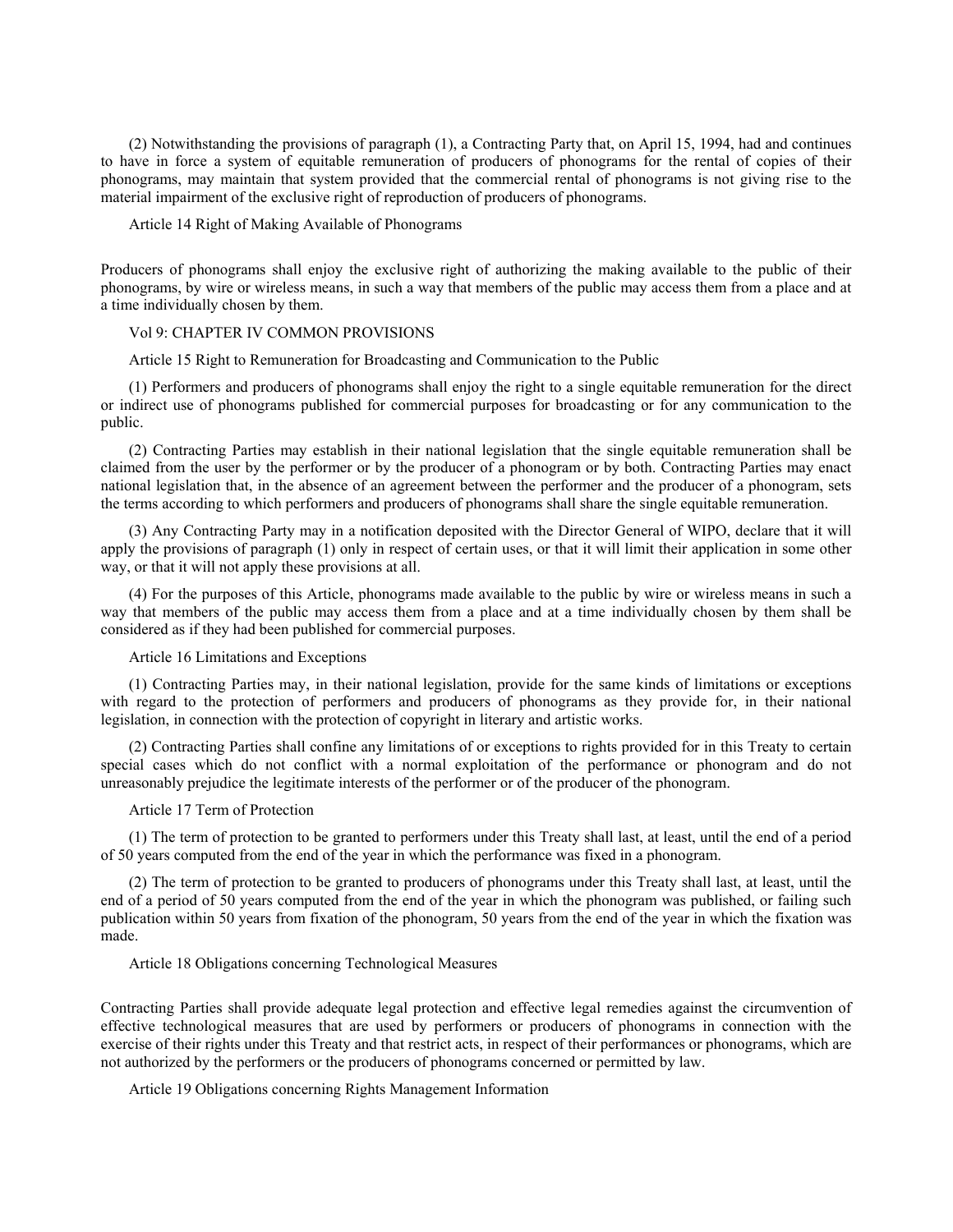(1) Contracting Parties shall provide adequate and effective legal remedies against any person knowingly performing any of the following acts knowing, or with respect to civil remedies having reasonable grounds to know, that it will induce, enable, facilitate or conceal an infringement of any right covered by this Treaty:

(i) to remove or alter any electronic rights management information without authority;

(ii) to distribute, import for distribution, broadcast, communicate or make available to the public, without authority, performances, copies of fixed performances or phonograms knowing that electronic rights management information has been removed or altered without authority.

(2) As used in this Article, ''rights management information'' means information which identifies the performer, the performance of the performer, the producer of the phonogram, the phonogram, the owner of any right in the performance or phonogram, or information about the terms and conditions of use of the performance or phonogram, and any numbers or codes that represent such information, when any of these items of information is attached to a copy of a fixed performance or a phonogram or appears in connection with the communication or making available of a fixed performance or a phonogram to the public.

Article 20 Formalities

The enjoyment and exercise of the rights provided for in this Treaty shall not be subject to any formality.

Article 21 Reservations

Subject to the provisions of Article 15(3), no reservations to this Treaty shall be permitted.

Article 22 Application in Time

(1) Contracting Parties shall apply the provisions of Article 18 of the Berne Convention, *mutatis mutandis*, to the rights of performers and producers of phonograms provided for in this Treaty.

(2) Notwithstanding paragraph (1), a Contracting Party may limit the application of Article 5 of this Treaty to performances which occurred after the entry into force of this Treaty for that Party.

Article 23 Provisions on Enforcement of Rights

(1) Contracting Parties undertake to adopt, in accordance with their legal systems, the measures necessary to ensure the application of this Treaty.

(2) Contracting Parties shall ensure that enforcement procedures are available under their law so as to permit effective action against any act of infringement of rights covered by this Treaty, including expeditious remedies to prevent infringements and remedies which constitute a deterrent to further infringements.

Vol 9: CHAPTER V ADMINISTRATIVE AND FINAL CLAUSES

Article 24 Assembly

(1)

(a) The Contracting Parties shall have an Assembly.

(b) Each Contracting Party shall be represented by one delegate who may be assisted by alternate delegates, advisors and experts.

(c) The expenses of each delegation shall be borne by the Contracting Party that has appointed the delegation. The Assembly may ask WIPO to grant financial assistance to facilitate the participation of delegations of Contracting Parties that are regarded as developing countries in conformity with the established practice of the General Assembly of the United Nations or that are countries in transition to a market economy.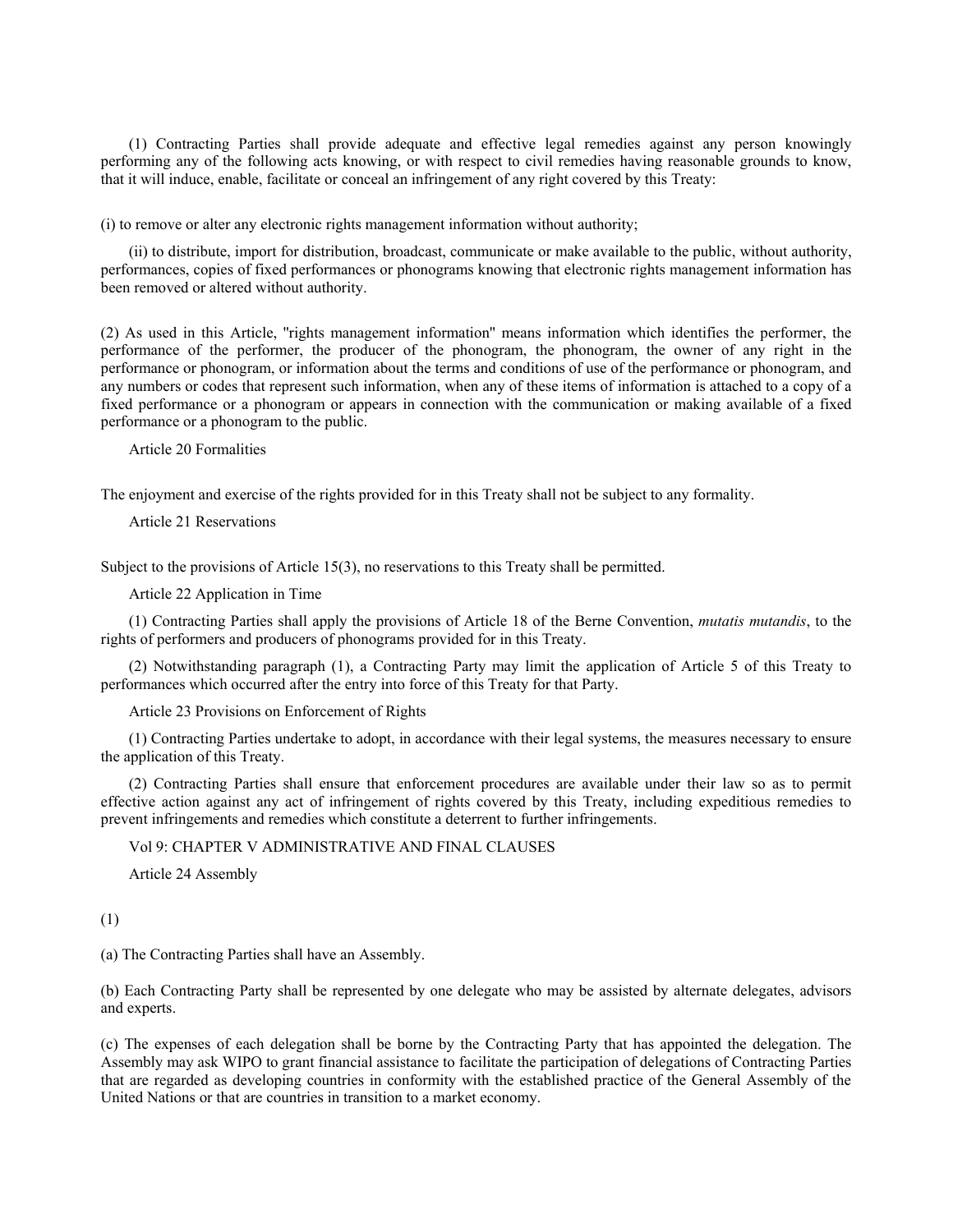(2)

(a) The Assembly shall deal with matters concerning the maintenance and development of this Treaty and the application and operation of this Treaty.

(b) The Assembly shall perform the function allocated to it under Article 26(2) in respect of the admission of certain intergovernmental organizations to become party to this Treaty.

(c) The Assembly shall decide the convocation of any diplomatic conference for the revision of this Treaty and give the necessary instructions to the Director General of WIPO for the preparation of such diplomatic conference.

(3)

(a) Each Contracting Party that is a State shall have one vote and shall vote only in its own name.

(b) Any Contracting Party that is an intergovernmental organization may participate in the vote, in place of its Member States, with a number of votes equal to the number of its Member States which are party to this Treaty. No such intergovernmental organization shall participate in the vote if any one of its Member States exercises its right to vote and vice versa.

(4) The Assembly shall meet in ordinary session once every two years upon convocation by the Director General of WIPO.

(5) The Assembly shall establish its own rules of procedure, including the convocation of extraordinary sessions, the requirements of a quorum and, subject to the provisions of this Treaty, the required majority for various kinds of decisions.

Article 25 International Bureau

The International Bureau of WIPO shall perform the administrative tasks concerning the Treaty.

Article 26 Eligibility for Becoming Party to the Treaty

(1) Any Member State of WIPO may become party to this Treaty.

(2) The Assembly may decide to admit any intergovernmental organization to become party to this Treaty which declares that it is competent in respect of, and has its own legislation binding on all its Member States on, matters covered by this Treaty and that it has been duly authorized, in accordance with its internal procedures, to become party to this Treaty.

(3) The European Community, having made the declaration referred to in the preceding paragraph in the Diplomatic Conference that has adopted this Treaty, may become party to this Treaty.

Article 27 Rights and Obligations under the Treaty

Subject to any specific provisions to the contrary in this Treaty, each Contracting Party shall enjoy all of the rights and assume all of the obligations under this Treaty.

Article 28 Signature of the Treaty

This Treaty shall be open for signature until December 31, 1997, by any Member State of WIPO and by the European Community.

Article 29 Entry into Force of the Treaty

This Treaty shall enter into force three months after 30 instruments of ratification or accession by States have been deposited with the Director General of WIPO.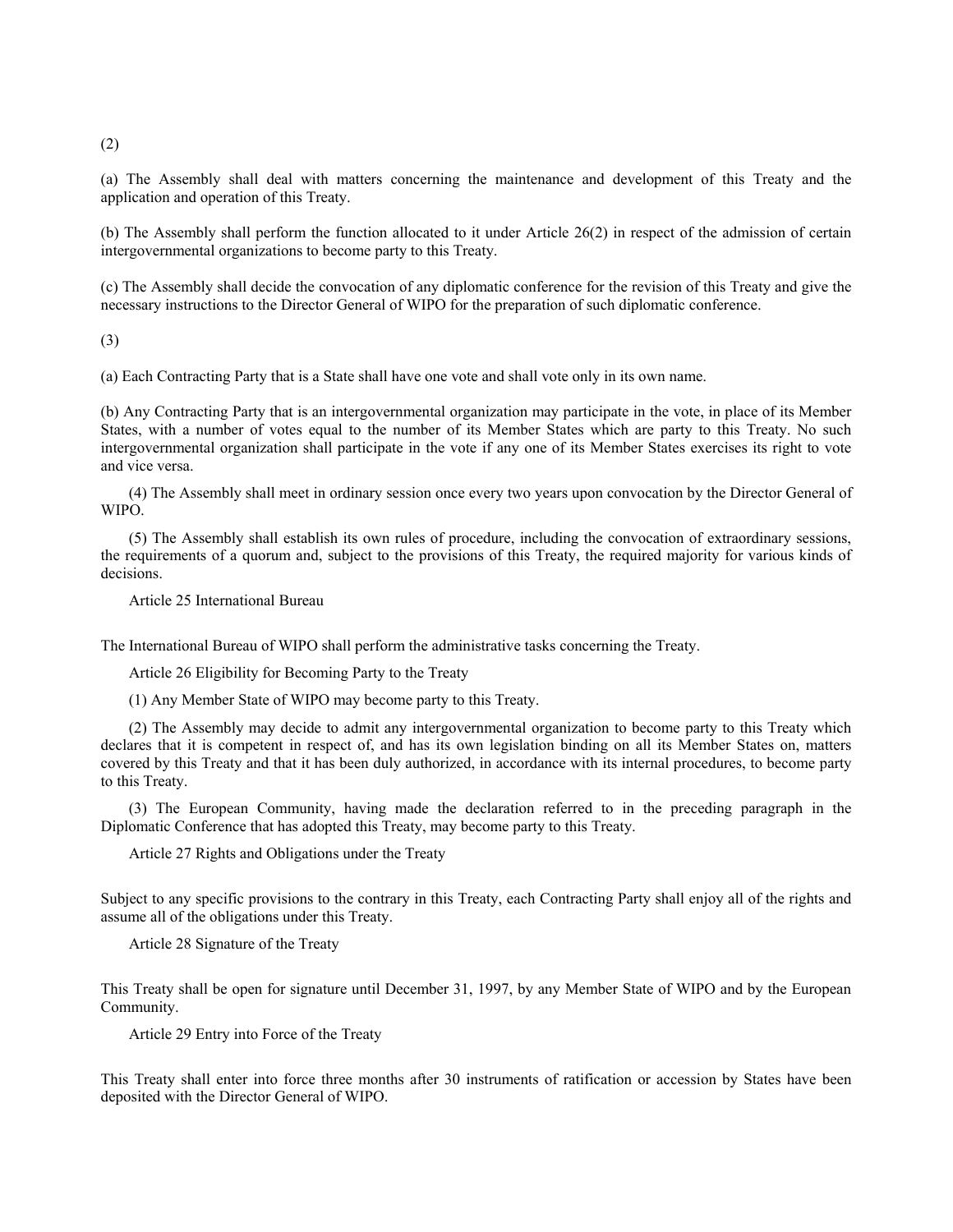Article 30 Effective Date of Becoming Party to the Treaty

This Treaty shall bind

(i) the 30 States referred to in Article 29, from the date on which this Treaty has entered into force;

(ii) each other State from the expiration of three months from the date on which the State has deposited its instrument with the Director General of WIPO;

(iii) the European Community, from the expiration of three months after the deposit of its instrument of ratification or accession if such instrument has been deposited after the entry into force of this Treaty according to Article 29, or, three months after the entry into force of this Treaty if such instrument has been deposited before the entry into force of this Treaty;

(iv) any other intergovernmental organization that is admitted to become party to this Treaty, from the expiration of three months after the deposit of its instrument of accession.

Article 31 Denunciation of the Treaty

This Treaty may be denounced by any Contracting Party by notification addressed to the Director General of WIPO. Any denunciation shall take effect one year from the date on which the Director General of WIPO received the notification.

Article 32 Languages of the Treaty

(1) This Treaty is signed in a single original in English, Arabic, Chinese, French, Russian and Spanish languages, the versions in all these languages being equally authentic.

(2) An official text in any language other than those referred to in paragraph (1) shall be established by the Director General of WIPO on the request of an interested party, after consultation with all the interested parties. For the purposes of this paragraph, ''interested party'' means any Member State of WIPO whose official language, or one of whose official languages, is involved and the European Community, and any other intergovernmental organization that may become party to this Treaty, if one of its official languages is involved.

Article 33 Depositary

The Director General of WIPO is the depositary of this Treaty.

Agreed Statements Concerning the WIPO Performances and Phonograms Treaty (adopted by the Diplomatic Conference on December 20, 1996)

## **Concerning Article 1**

It is understood that Article 1(2) clarifies the relationship between rights in phonograms under this Treaty and copyright in works embodied in the phonograms. In cases where authorization is needed from both the author of a work embodied in the phonogram and a performer or producer owning rights in the phonogram, the need for the authorization of the author does not cease to exist because the authorization of the performer or producer is also required, and vice versa.

It is further understood that nothing in Article 1(2) precludes a Contracting Party from providing exclusive rights to a performer or producer of phonograms beyond those required to be provided under this Treaty.

# **Concerning Article 2(b)**

It is understood that the definition of phonogram provided in Article 2(b) does not suggest that rights in the phonogram are in any way affected through their incorporation into a cinematographic or other audiovisual work.

**Concerning Articles 2(e), 8, 9, 12, and 13**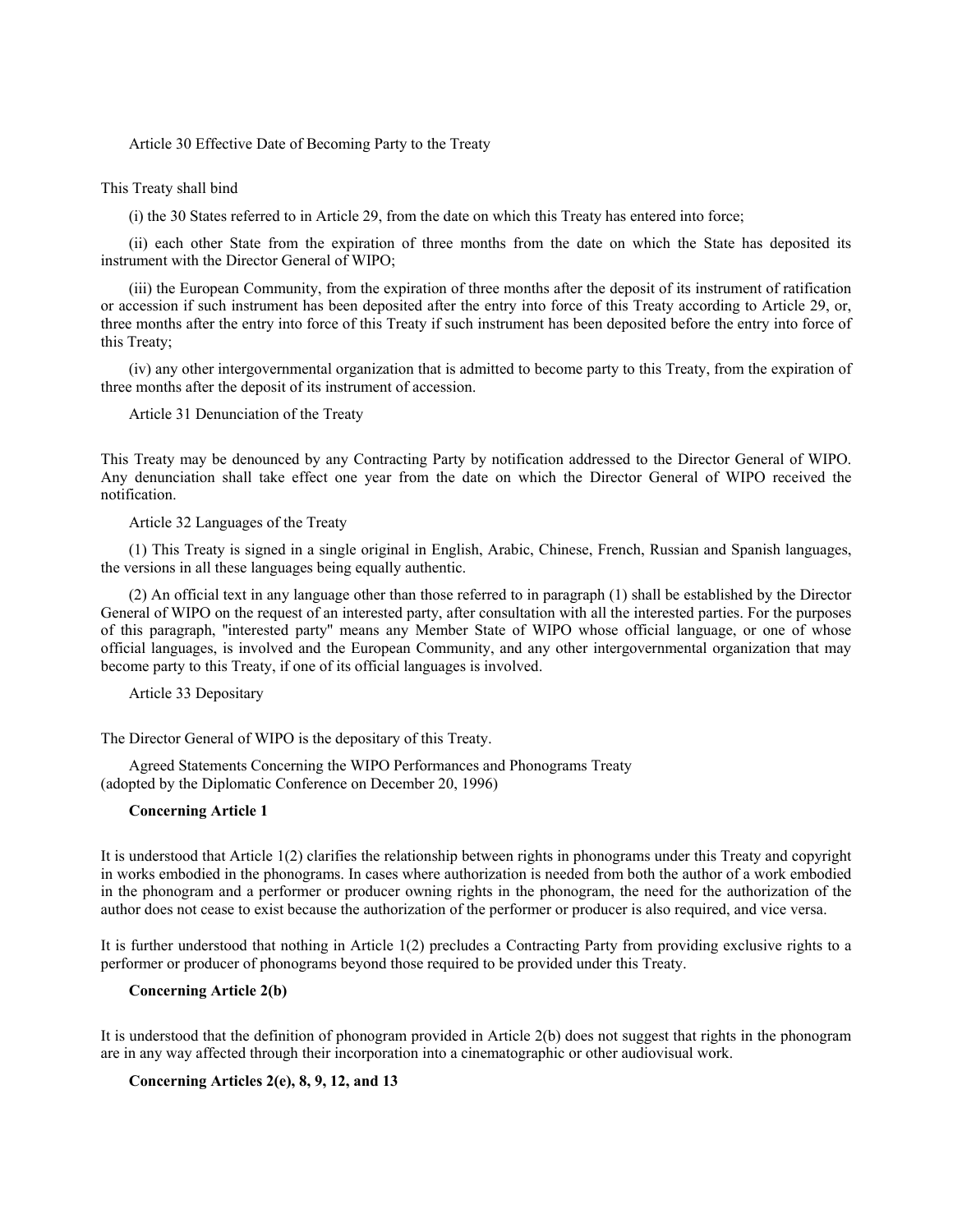As used in these Articles, the expressions ''copies'' and ''original and copies,'' being subject to the right of distribution and the right of rental under the said Articles, refer exclusively to fixed copies that can be put into circulation as tangible objects.

## **Concerning Article 3**

It is understood that the reference in Articles  $5(a)$  and  $16(a)(iv)$  of the Rome Convention to "national of another Contracting State'' will, when applied to this Treaty, mean, in regard to an intergovernmental organization that is a Contracting Party to this Treaty, a national of one of the countries that is a member of that organization.

## **Concerning Article 3(2)**

For the application of Article 3(2), it is understood that fixation means the finalization of the master tape (''bandemeere'').

### **Concerning Articles 7, 11 and 16**

The reproduction right, as set out in Articles 7 and 11, and the exceptions permitted thereunder through Article 16, fully apply in the digital environment, in particular to the use of performances and phonograms in digital form. It is understood that the storage of a protected performance or phonogram in digital form in an electronic medium constitutes a reproduction within the meaning of these Articles.

### **Concerning Article 15**

It is understood that Article 15 does not represent a complete resolution of the level of rights of broadcasting and communication to the public that should be enjoyed by performers and phonogram producers in the digital age. Delegations were unable to achieve consensus on differing proposals for aspects of exclusivity to be provided in certain circumstances or for rights to be provided without the possibility of reservations, and have therefore left the issue to future resolution.

# **Concerning Article 15**

It is understood that Article 15 does not prevent the granting of the right conferred by this Article to performers of folklore and producers of phonograms recording folklore where such phonograms have not been published for commercial gain.

#### **Concerning Article 16**

The agreed statement concerning Article 10 (on Limitations and Exceptions) of the WIPO Copyright Treaty is applicable *mutatis mutandis* also to Article 16 (on Limitations and Exceptions) of the WIPO Performances and Phonograms Treaty.

### **Concerning Article 19**

The agreed statement concerning Article 12 (on Obligations concerning Rights Management Information) of the WIPO Copyright Treaty is applicable *mutatis mutandis* also to Article 19 (on Obligations concerning Rights Management Information) of the WIPO Performances and Phonograms Treaty.

*Agreed statement concerning Article 1(2): It is understood that Article 1(2) clarifies the relationship between rights in phonograms under this Treaty and copyright in works embodied in the phonograms. In cases where authorization is needed from both the author of a work embodied in the phonogram and a performer or producer owning rights in the phonogram, the need for the authorization of the author does not cease to exist because the authorization of the performer or producer is also required, and vice versa.*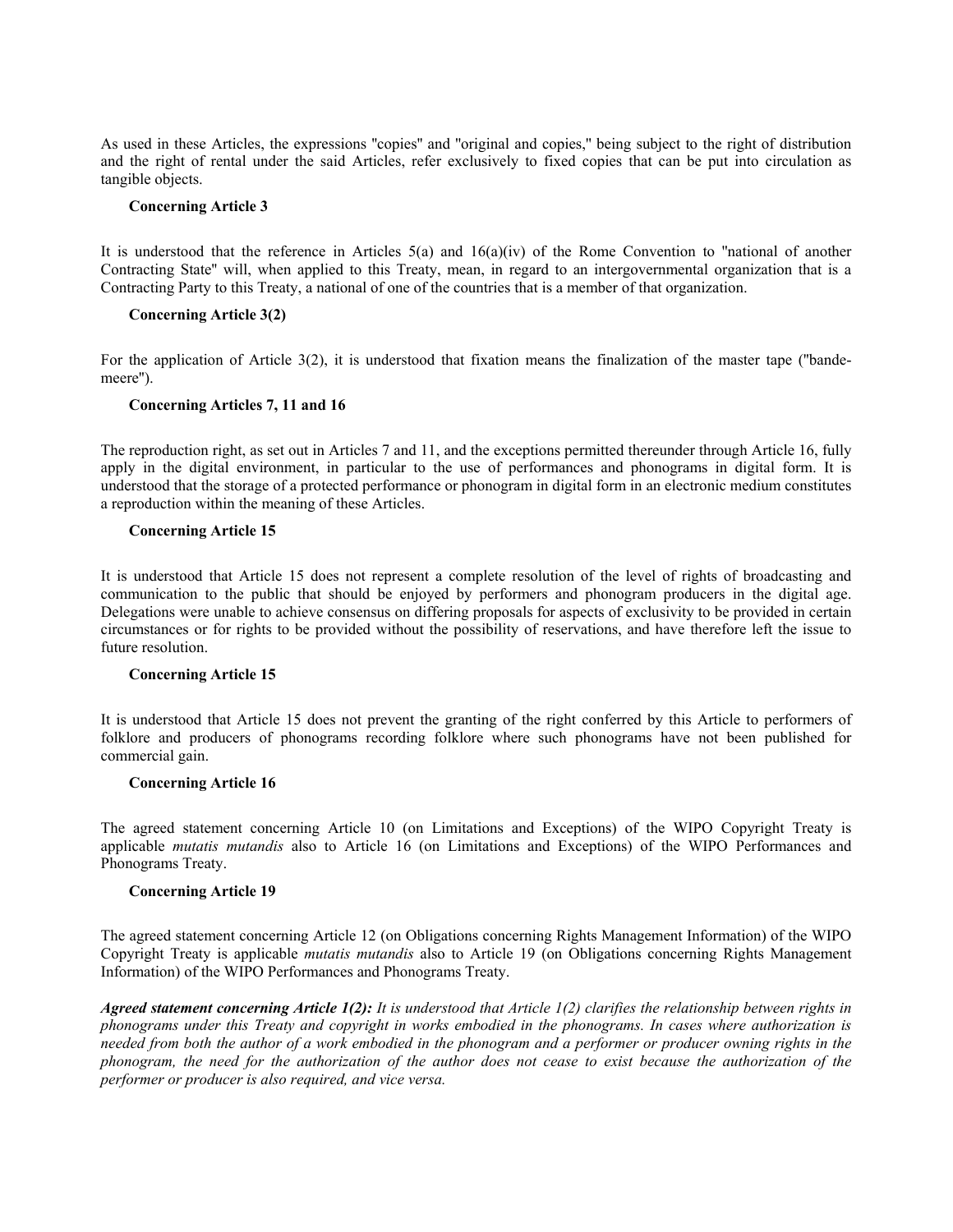*It is further understood that nothing in Article 1(2) precludes a Contracting Party from providing exclusive rights to a performer or producer of phonograms beyond those required to be provided under this Treaty.*

*Agreed statement concerning Article 2(b): It is understood that the definition of phonogram provided in Article 2(b) does not suggest that rights in the phonogram are in any way affected through their incorporation into a cinematographic or other audiovisual work.*

*Agreed statement concerning Articles 2(e), 8, 9, 12, and 13: As used in these Articles, the expressions ''copies'' and ''original and copies,'' being subject to the right of distribution and the right of rental under the said Articles, refer exclusively to fixed copies that can be put into circulation as tangible objects.*

*Agreed statement concerning Article 3(2): For the application of Article 3(2), it is understood that fixation means the finalization of the master tape (''bande-mere'').*

*Agreed statement concerning Article 3: It is understood that the reference in Articles 5(a) and 16(a)(iv) of the Rome Convention to ''national of another Contracting State'' will, when applied to this Treaty, mean, in regard to an intergovernmental organization that is a Contracting Party to this Treaty, a national of one of the countries that is a member of that organization.*

*Agreed statement concerning Articles 7, 11 and 16: The reproduction right, as set out in Articles 7 and 11, and the exceptions permitted thereunder through Article 16, fully apply in the digital environment, in particular to the use of performances and phonograms in digital form. It is understood that the storage of a protected performance or phonogram in digital form in an electronic medium constitutes a reproduction within the meaning of these Articles.*

*Agreed statement concerning Articles 2(e), 8, 9, 12, and 13: As used in these Articles, the expressions ''copies'' and ''original and copies,'' being subject to the right of distribution and the right of rental under the said Articles, refer exclusively to fixed copies that can be put into circulation as tangible objects.*

*Agreed statement concerning Articles 2(e), 8, 9, 12, and 13: As used in these Articles, the expressions ''copies'' and ''original and copies,'' being subject to the right of distribution and the right of rental under the said Articles, refer exclusively to fixed copies that can be put into circulation as tangible objects.*

*Agreed statement concerning Articles 7, 11 and 16: The reproduction right, as set out in Articles 7 and 11, and the exceptions permitted thereunder through Article 16, fully apply in the digital environment, in particular to the use of performances and phonograms in digital form. It is understood that the storage of a protected performance or phonogram in digital form in an electronic medium constitutes a reproduction within the meaning of these Articles.*

*Agreed statement concerning Articles 2(e), 8, 9, 12, and 13: As used in these Articles, the expressions ''copies'' and ''original and copies,'' being subject to the right of distribution and the right of rental under the said Articles, refer exclusively to fixed copies that can be put into circulation as tangible objects.*

*Agreed statement concerning Articles 2(e), 8, 9, 12, and 13: As used in these Articles, the expressions ''copies'' and ''original and copies,'' being subject to the right of distribution and the right of rental under the said Articles, refer exclusively to fixed copies that can be put into circulation as tangible objects.*

*Agreed statement concerning Article 15: It is understood that Article 15 does not represent a complete resolution of the level of rights of broadcasting and communication to the public that should be enjoyed by performers and phonogram producers in the digital age. Delegations were unable to achieve consensus on differing proposals for aspects of exclusivity to be provided in certain circumstances or for rights to be provided without the possibility of reservations, and have therefore left the issue to future resolution.*

*Agreed statement concerning Article 15: It is understood that Article 15 does not prevent the granting of the right conferred by this Article to performers of folklore and producers of phonograms recording folklore where such phonograms have not been published for commercial gain.*